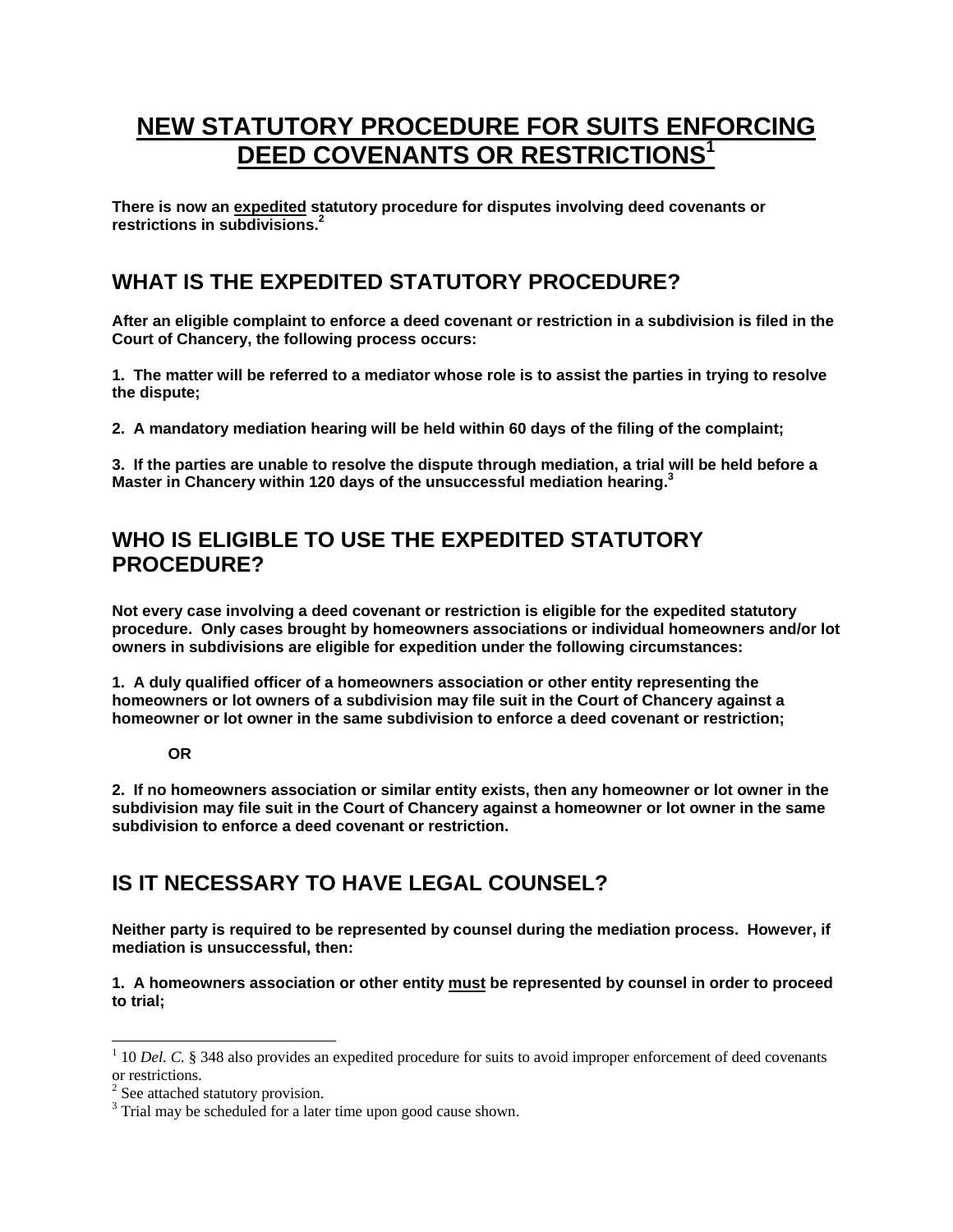**2. An individual homeowner or lot owner may represent himself at trial, but will find the assistance of counsel to be extremely useful.** 

# **WHAT HAPPENS AFTER TRIAL?**

**If mediation is unsuccessful and the dispute goes to trial,** 

**1. The losing party is responsible for paying the winning party's attorney fees and court costs.4**

# **HOW DO I BEGIN THE PROCESS?**

 $\overline{a}$ 

**1. Prepare a complaint describing the dispute and requesting appropriate relief;** 

**2. Complete the attached certification form certifying that the case is eligible for the expedited statutory procedure;5**

**3. Present the verified complaint and certification to a clerk in the Register in Chancery in the county in which the subdivision is located; and** 

**4. Pay the required filing fee of \$250.00 to the Register in Chancery.** 

<sup>&</sup>lt;sup>4</sup> The payment of attorney fees and court costs may not result if the court finds the outcome of enforcing this

provision to be unfair, unreasonable or harsh.<br><sup>5</sup> Failure to complete and attach the certification form to the complaint will result in the case being placed on the normal litigation track.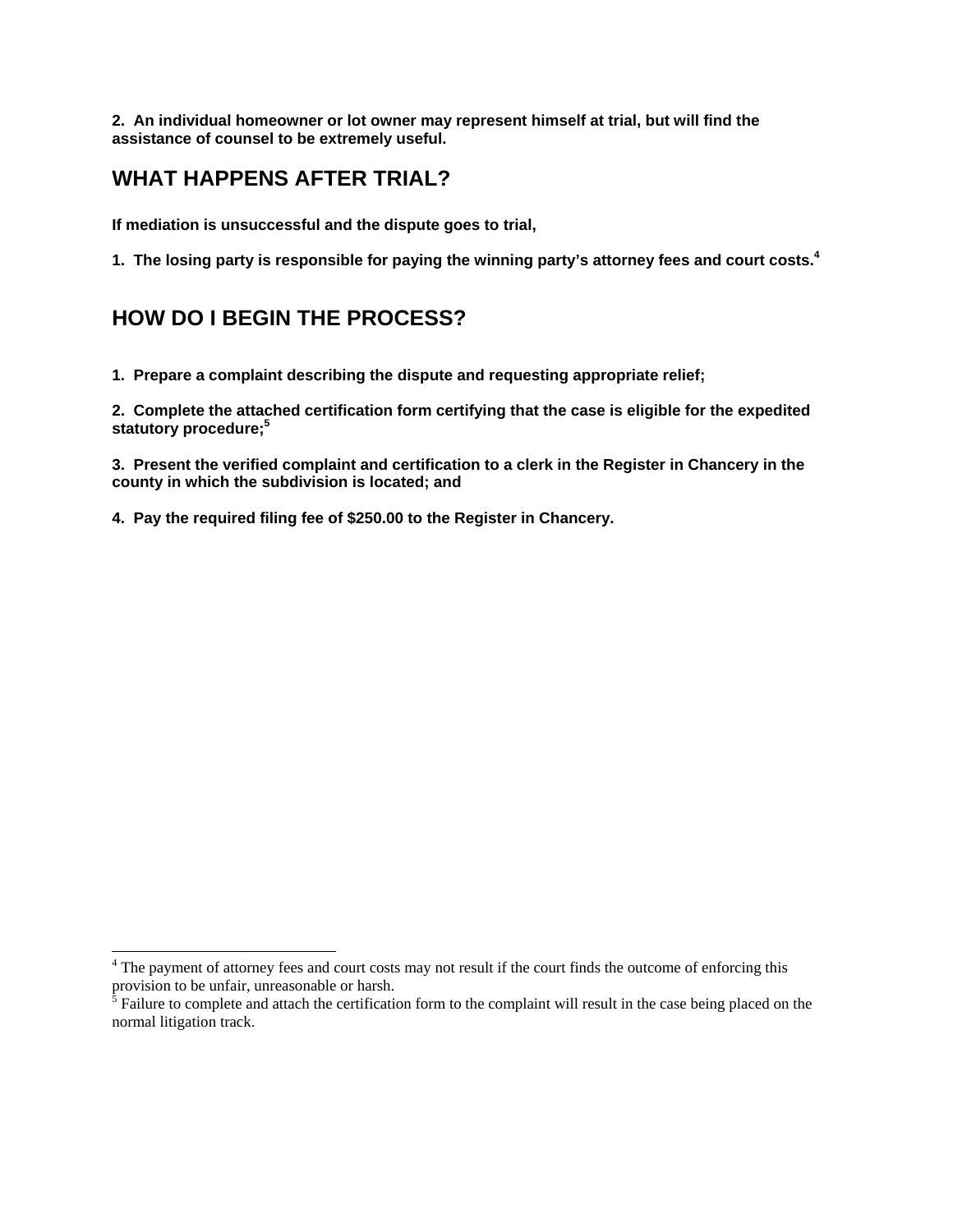### IN THE COURT OF CHANCERY OF THE STATE OF DELAWARE

|                     | Plaintiff,                                                                          | $C.A.$ No.                                                                                                                         |  |  |
|---------------------|-------------------------------------------------------------------------------------|------------------------------------------------------------------------------------------------------------------------------------|--|--|
| V.                  |                                                                                     |                                                                                                                                    |  |  |
|                     |                                                                                     |                                                                                                                                    |  |  |
|                     |                                                                                     |                                                                                                                                    |  |  |
|                     | Defendant $(s)$ .                                                                   |                                                                                                                                    |  |  |
|                     |                                                                                     | CERTIFICATION OF ELIGIBILITY OF HOMEOWNERS ASSOCIATION                                                                             |  |  |
|                     |                                                                                     | SEEKING TO ENFORCE DEED COVENANT                                                                                                   |  |  |
|                     |                                                                                     |                                                                                                                                    |  |  |
| who certifies that: |                                                                                     |                                                                                                                                    |  |  |
| 1.                  | Plaintiff is a homeowners association or other similar legal entity<br>subdivision. |                                                                                                                                    |  |  |
| 2.                  |                                                                                     | Plaintiff is seeking to enforce a deed covenant or restriction against<br>$owners(s)$ in $\_\_\_\_\_\_\_\_\_\_\_\_\_$ subdivision. |  |  |
| 3.                  |                                                                                     | Plaintiff is eligible for expedition under 10 Del. C. § 348.                                                                       |  |  |

 $\overline{\phantom{a}}$  , which is a set of the contract of the contract of the contract of the contract of the contract of the contract of the contract of the contract of the contract of the contract of the contract of the contract

 $\overline{\phantom{a}}$  , which is a set of the set of the set of the set of the set of the set of the set of the set of the set of the set of the set of the set of the set of the set of the set of the set of the set of the set of th

Petitioner

Dated:

Notary (Seal)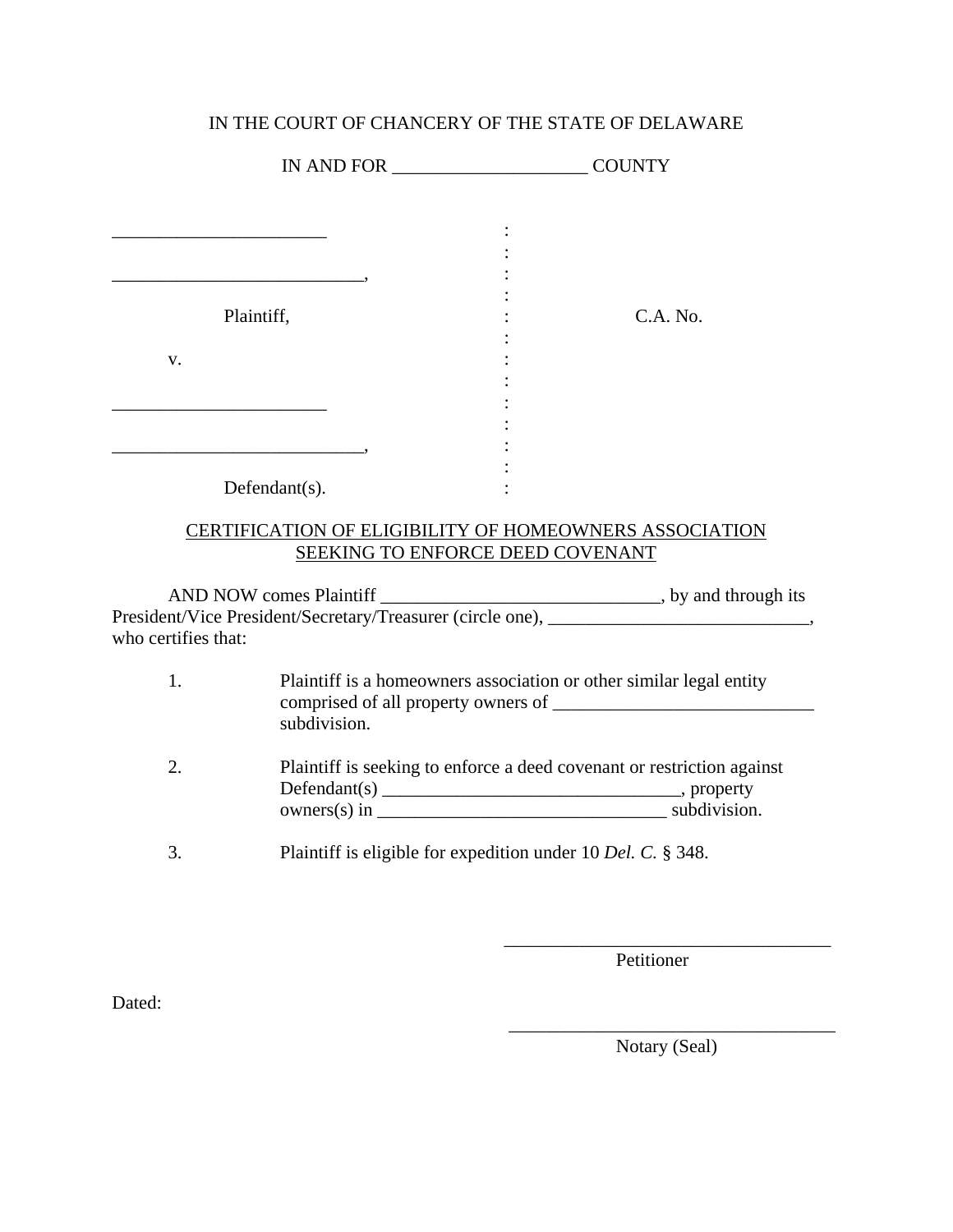### IN THE COURT OF CHANCERY OF THE STATE OF DELAWARE

|                         | Plaintiff,                                                                                                                  |                          | C.A. No. |  |
|-------------------------|-----------------------------------------------------------------------------------------------------------------------------|--------------------------|----------|--|
| V.                      |                                                                                                                             |                          |          |  |
|                         | Defendant(s).                                                                                                               |                          |          |  |
|                         | CERTIFICATION OF ELIGIBILITY OF PROPERTY OWNER SEEKING                                                                      | TO ENFORCE DEED COVENANT |          |  |
| certifies/certify that: |                                                                                                                             |                          |          |  |
| 1.                      | subdivision, is/are seeking to enforce a deed covenant or restriction against<br>property owner(s) in the same subdivision. |                          |          |  |
| 2.                      | There exists no homeowners association or other similar legal entity<br>subdivision.                                        |                          |          |  |
| 3.                      | Plaintiff(s) is/are eligible for expedition under 10 Del. C. § 348.                                                         |                          |          |  |

 $\overline{\phantom{a}}$  , which is a set of the set of the set of the set of the set of the set of the set of the set of the set of the set of the set of the set of the set of the set of the set of the set of the set of the set of th

 $\overline{\phantom{a}}$  , which is a set of the set of the set of the set of the set of the set of the set of the set of the set of the set of the set of the set of the set of the set of the set of the set of the set of the set of th

Petitioner

Dated:

Notary (Seal)